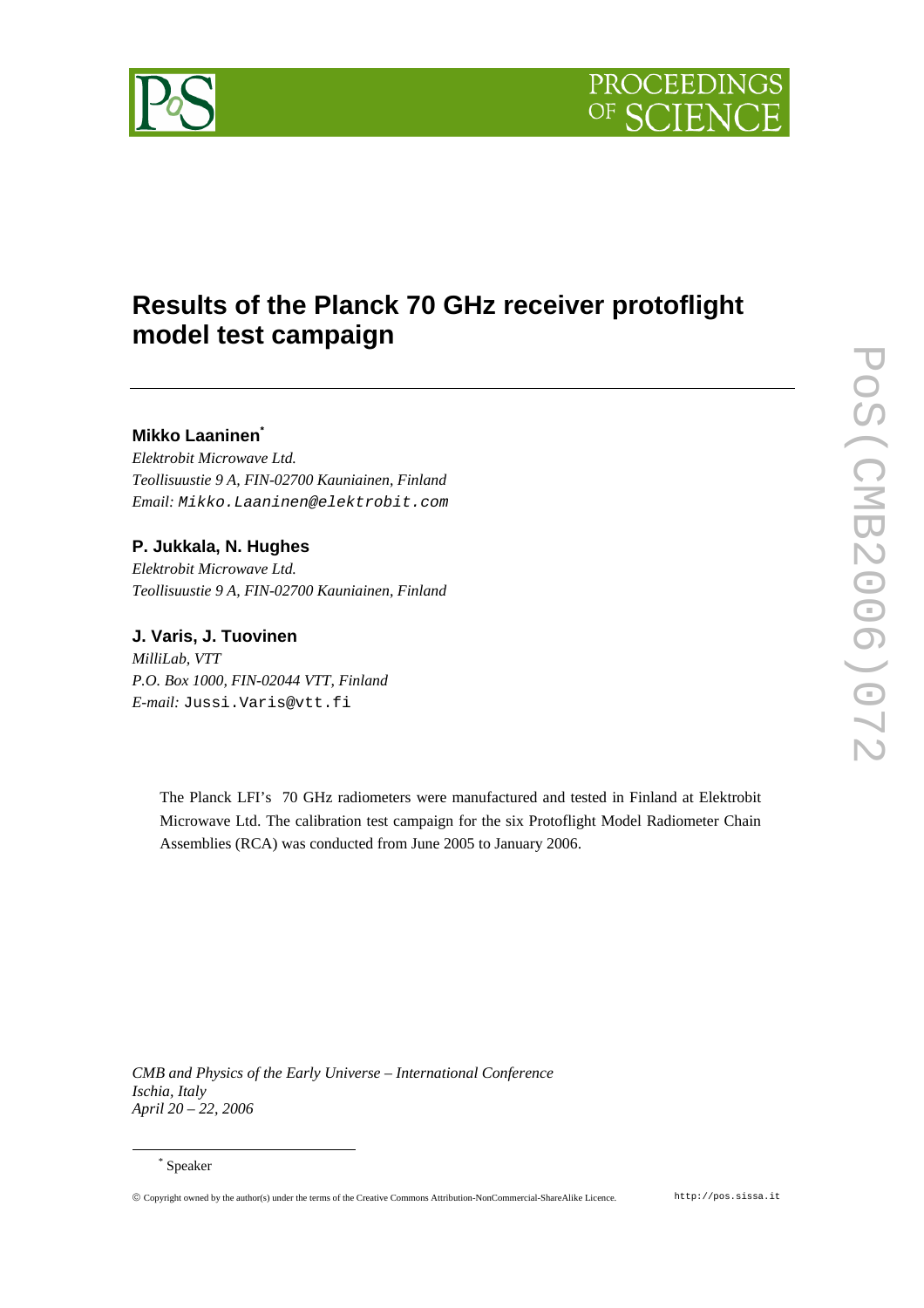#### **1. Introduction**

The Planck LFI's 70 GHz radiometers were manufactured and tested in Finland at Elektrobit Microwave Ltd. (formerly Ylinen Electronics). There are six 70GHz feedhorns at the focal plane, each divided into two orthogonal polarizations and backed by cryogenic pseudocorrelation radiometers, resulting in a total of 24 output channels.

The calibration test campaign for the six Protoflight Model Radiometer Chain Assemblies (RCA) was conducted from June 2005 to January 2006. Two RCAs were tested at a time in a large vacuum chamber (Fig.1). The chamber provides the required 20 Kelvin cryogenic environment for the Front-End Modules (FEM) and around 10K for the thermally controlled Sky and Reference targets.



**Figure 1.** Vacuum chamber for RCA testing at Elektrobit Microwave. Insets show FEM (bottom left) and two BEMs (top right).

#### **2. Performance**

Several performance parameters of the radiometers were measured during the test campaign, the main ones being system noise temperature  $(Tsys)$ , radiometric bandwidth  $(\beta)$ , and 1/f noise knee frequency (*fk*). The requirements for these parameters were met in some, but not in all of the constructed receivers. The best achieved and the averaged values (over all 24 output channels) are shown in the table below.

| Parameter   | <b>Best</b>      | Average           |
|-------------|------------------|-------------------|
| <b>Tsys</b> | 27.0 K           | 32.3 K            |
| Bandwidth   | 13.3 GHz         | 10.2 GHz          |
| $1/f$ knee  | $33 \text{ mHz}$ | $112 \text{ mHz}$ |
| Isolation   | $>$ 20 dB        | $\sim$ 15 dB      |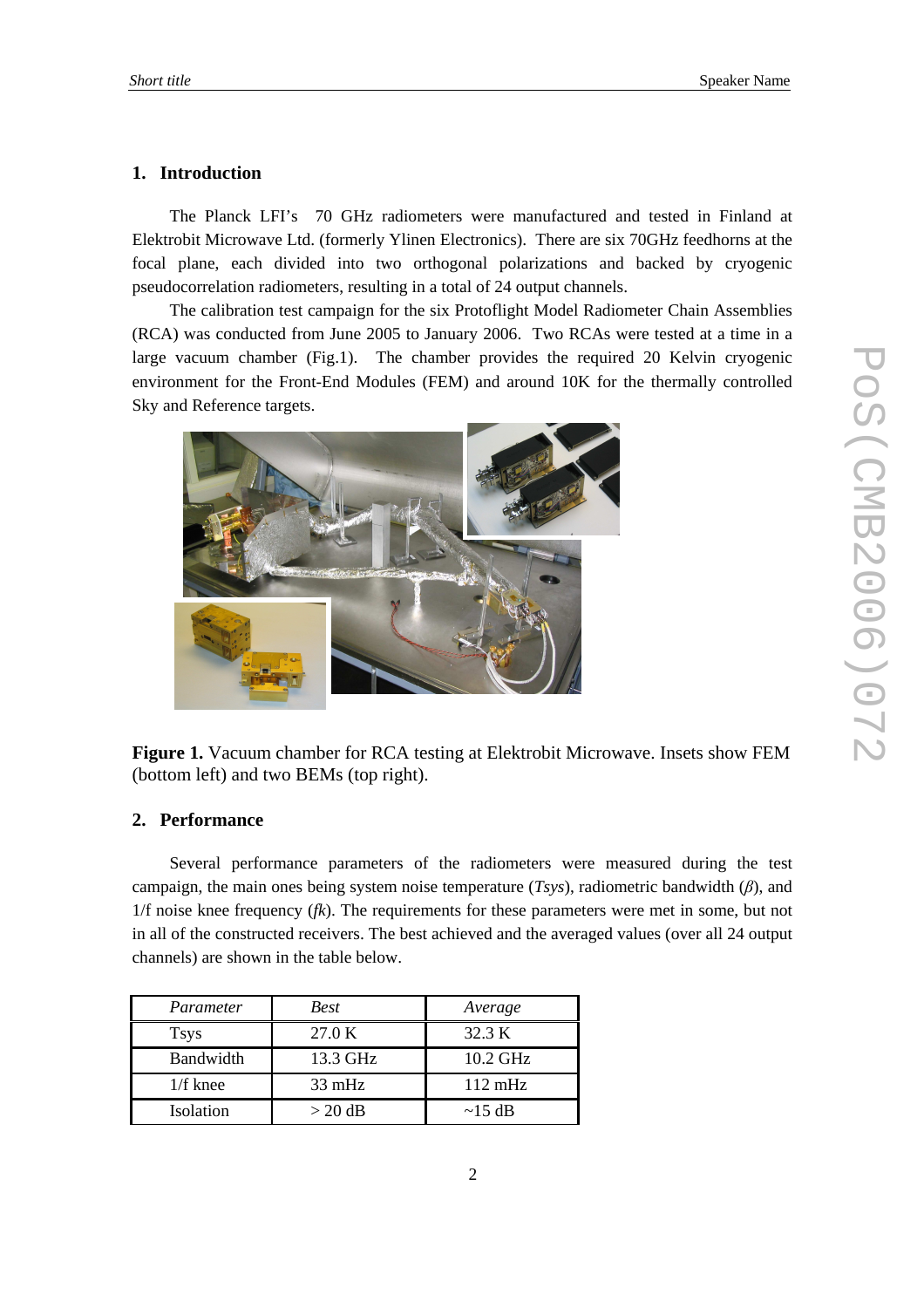The system noise temperature (*Tsys*) of the RCAs, specified to be <29.2K, was determined by changing the temperature of the Sky or Reference target in controlled steps and noting the DC output voltages. From this, *Tsys* can be calculated using the Y-factor method and the measurements indicate values ranging from 27K to 37K, depending on the RCA under test. These actually represent upper limits, since accurate calibration of the horn to target matching was not possible and it was thus assumed to be perfect. Plots, such as in Fig.2, were also used for estimating linearity and Sky-Reference isolation. Linearity was found to be good down to measurement precision, while isolation ranged from 11dB to better than 20dB (spec. is >13dB).



**Figure 2.** An output voltage vs. reference target temperature plot, used for determining Tsys, sensitivity, linearity and isolation.

The bandwidth of the RCAs is specified as 14GHz based on the predetection bandwidth (frequency response), and measurements fall into the range 13-18GHz. The bandwidth can also be calculated from the radiometer sensitivity equation (white noise) which gives somewhat lower values of 8 to 13GHz. This is interpreted as coming from post-detection noise in the BEM audio amplifiers; the blanking of the signal during phase switch transitions; and from the frequency response of the combined feedhorn/OMT which are not included in the lower level test (Fig. 3).



**Figure 3.** Frequency responses measured at FEM+BEM level test (not incl. the feedhorn and OMT).